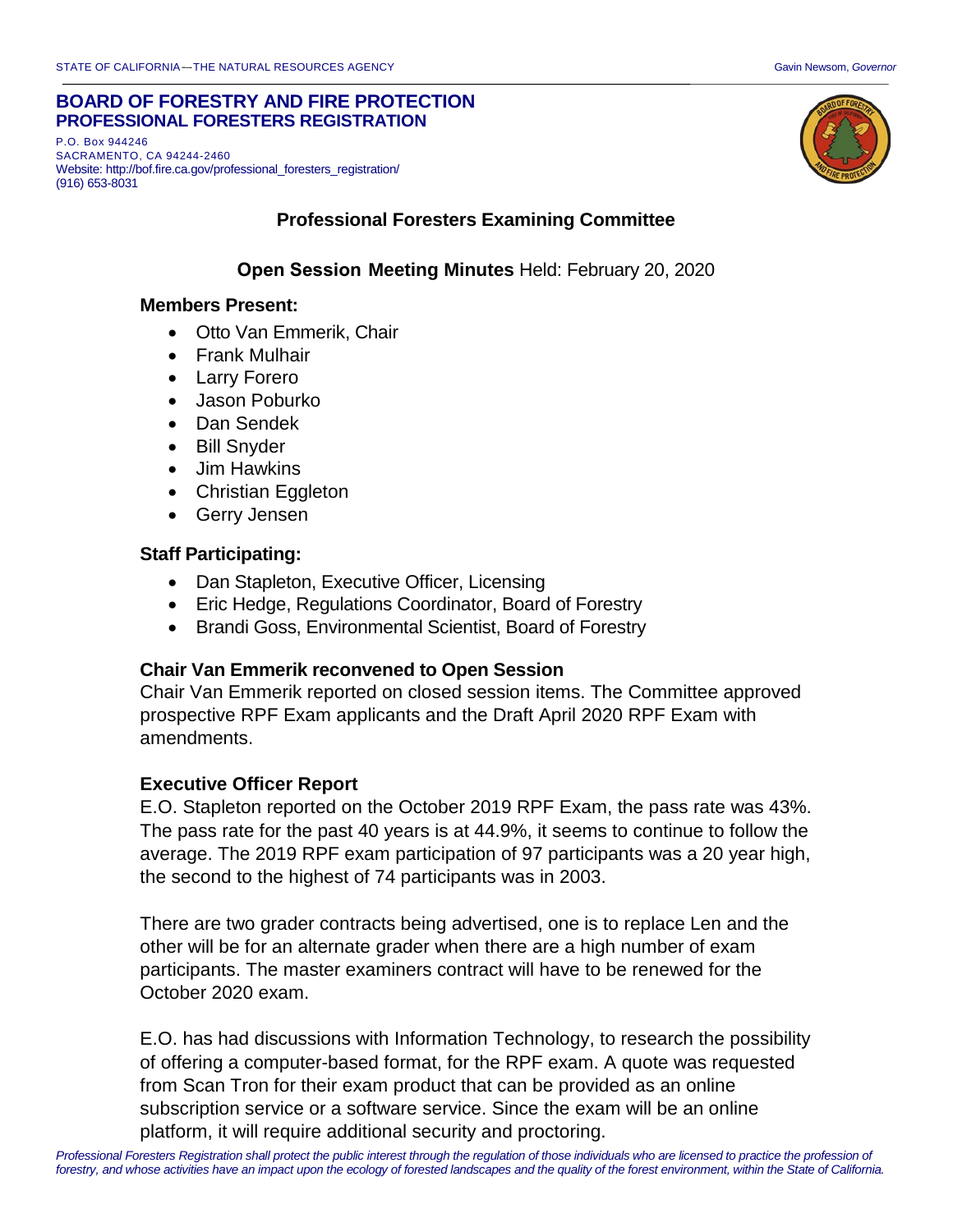There were 47 individuals who applied to take the April 2020 RPF exam, including one Certified Range Manager (CRM) and 17 new applicants.

E.O. provided a Report on the RPF fund, in terms of Personnel Services and benefits (P.S.), there is approximately \$44,000 and \$34,680 available in Operating Expenses (O&E). This will carry the program through June 2020

Administratively, Daniele Cade was hired as a Staff Services Analyst, Deniele previously worked with Covered California.

## **Regulations**

The Board of Forestry, Regulations Coordinator, Eric Hedge reported the Board's amendments to the appeals fee were withdrawn from the Office of Administrative Law (OAL). There was a minor issue with the analysis by the Department of Finance. It has been resubmitted to OAL.

Registered Professional Specialty Amendments that have been developing over the last two years were resubmitted to OAL at the end of January and became effective April 1, 2020.

The E.O. commented that the RPF and Specialty Amendments will allow the opportunity for individuals to pay online for their RPF/CRM licenses and exam fees. He has reached out to a company called Official Payments.com. They currently process payments for various professional services, such as, geologists and geo physicists licenses. There will be a small convenience fee of \$2 or \$3 to use this payment method. It was hoped that it will be up and running for the next renewal season.

## **"Role of the Registered Professional Forester, 2020"**

Committee members reviewed the rule package in previous meetings and submitted several suggested edits to the rule package to the E.O. They discussed edits, Committee members suggested keeping the rule text intelligible for the general public. E.O. will make changes to the rule text and distribute to committee members for further review.

## **Review of Exam Soft software contract**

E.O. gave an overview of a contract proposal submitted by Exam Soft software. The contract could be executed through a service agreement. It doesn't require a bidding process. However, Exam Soft would be required to accept the state's requirements for this type of contract. The E.O. expressed, with the large number of individuals taking the exam, there needs to be a way to deal with processing and grading the exams; it's costly and time consuming. Exam Soft would help in securing laptops for the exam. If personal laptops are used the software has the